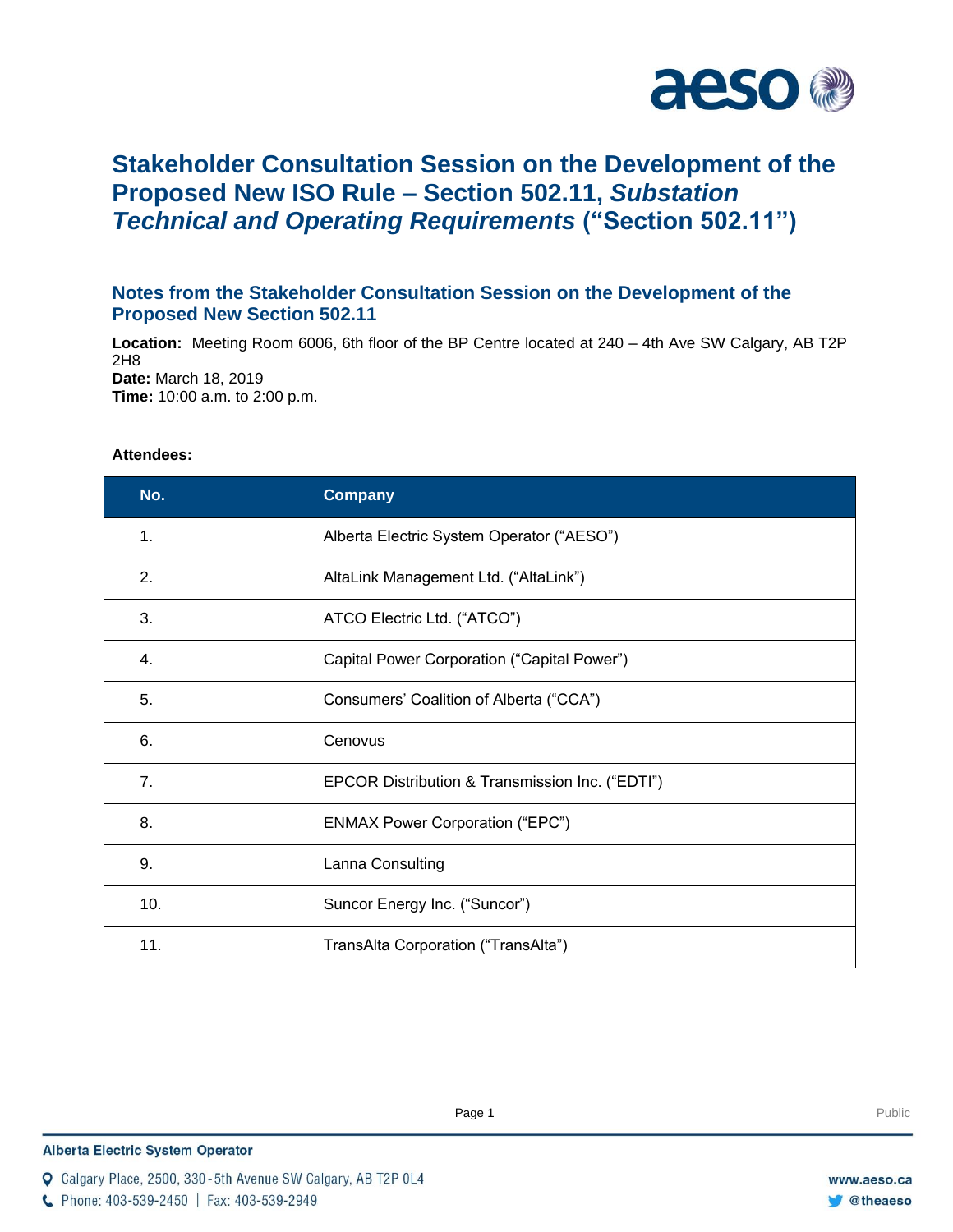

## **Introduction**

- The AESO welcomed attendees to the session.
- Attendees introduced themselves.
- The AESO went through the safety procedures, stakeholder consultation session expectations, reviewed the agenda, and provided an overview of the consultation session.
- The AESO encouraged the attendees to actively participate.

## **Rules Development Consultation Process Overview**

- The AESO reviewed the updated ISO rule development requirements under Alberta Utilities Commission ("AUC") Rule 017, *Procedures and Process for Development of ISO Rules and Filing of ISO Rules with the Alberta Utilities Commission*, which sets out stakeholder engagement and AUC application requirements.
- The AESO described its past ISO rule development practice and explained that the development of the proposed new Section 502.11 was started under the previous process. The steps that were completed under the previous process included the establishment of a working group and the drafting of the *AESO Discussion Paper,* which was posted on the AESO website.
- The AESO advised that going forward the development of the proposed new Section 502.11 will be completed in accordance with the requirements of AUC Rule 017. In accordance with these requirements, a consultation group was established and the AESO is now consulting with the consultation group on the development of the proposed new Section 502.11.
- The AESO opened the discussion to questions: no questions or comments were asked by the consultation group.
- The AESO indicated that minutes of this session would be posted on the AESO website.
- The AESO highlighted that there can be efficiencies in openly discussing issues during consultation sessions rather than through written comments.

# **Current Practice and Proposed New Section 502.11**

#### *Current Practice*

- The AESO described the current AESO practice with respect to substation technical requirements. Some technical requirements are specified on a project-by-project basis in the project functional specifications while other technical requirements are not defined by the AESO and are left to the legal owner of a transmission facility ("TFO") to define.
- AESO noted that the new market participant choice process allows new parties to design and construct facilities in Alberta and those parties may have different backgrounds and practices than the existing market participants that have experience designing and constructing facilities in Alberta.
- There was a group discussion about the operating temperature requirements outlined in the *AESO Discussion Paper*, specifically related to the demarcation line on the map of Alberta that identifies which facilities need to be built to -40°C/-50°C. The map results in the requirement that substation facilities in Edmonton and south of Edmonton have a temperature rating of -40°C, and facilities north of Edmonton have a temperature rating of -50°C.
	- CCA expressed concerns that the line was apparently drawn arbitrarily and that some facilities located above the line may then be overbuilt.
	- AESO indicated that the map was created by a consultant and presented in a study report that was commissioned by the AESO. The AESO told the consultation group that it would look into posting the study report to its website to allow the consultation group to review it.

#### *Objective/Purpose of the Proposed New Section 502.11*

The AESO explained that the purpose of the proposed new Section 502.11 is to set a consistent set of minimum technical requirements, regardless of substation ownership, for the design, construction and operation of any substation with a voltage of 100 kV or higher.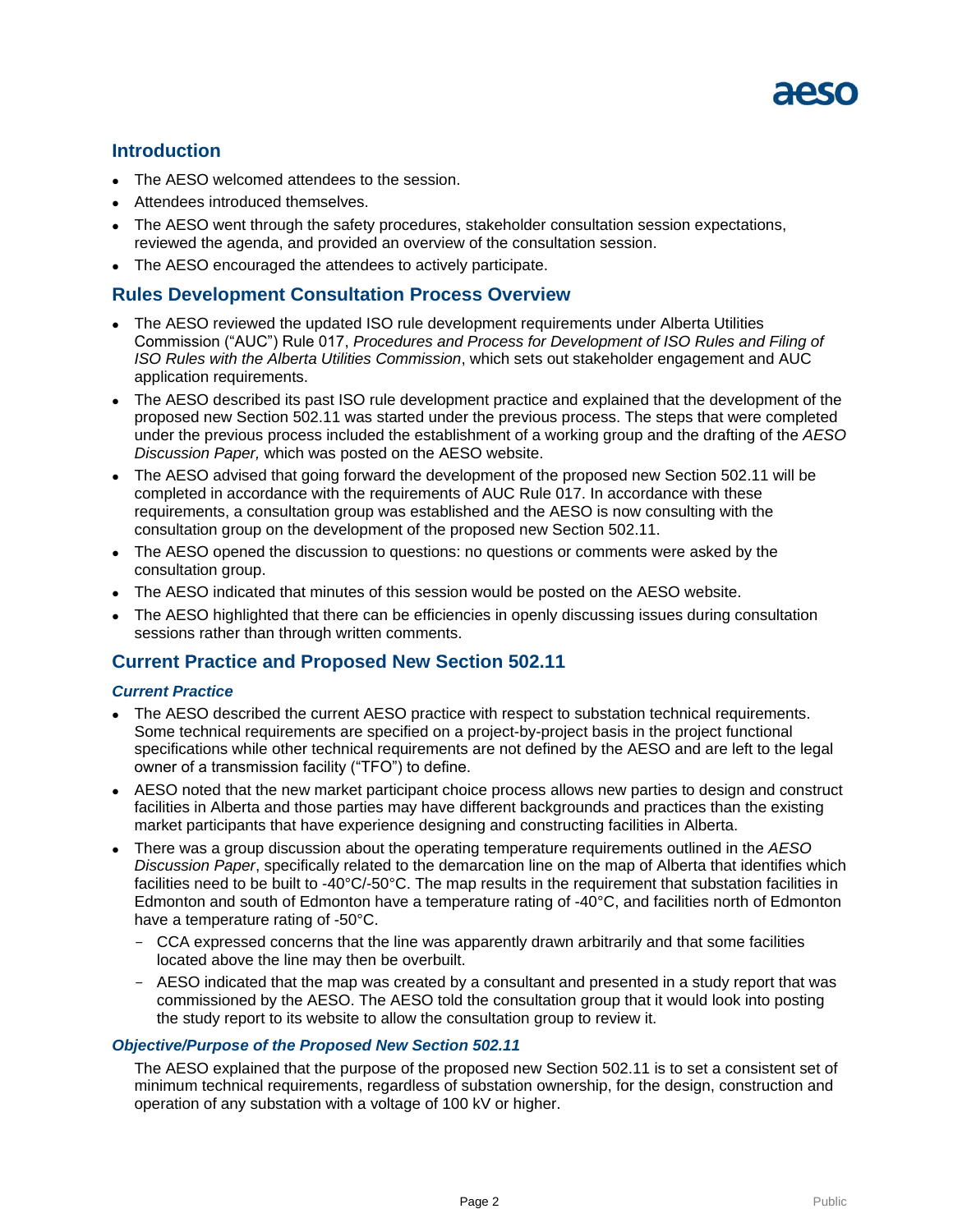

- The AESO stated that the intention is for the proposed new Section 502.11 to apply on a prospective basis.
- There was a group discussion about the applicability of Section 502.11:
	- CCA expressed concern that the proposed new Section 502.11 would apply to refurbishments of existing substations and that, as indicated in the *AESO Discussion Paper*, many substations are over 30-years old. As a result, bringing all substations needing refurbishments up to a higher standard would be costly.
	- The AESO stated that the proposed applicability of the proposed new Section 502.11 applies to new substations and that, for upgrades to existing substations, the substations could be assessed on a case-by-case basis to determine how to apply the proposed new Section 502.11 to the substation.
	- The AESO also indicated that the proposed new Section 502.11 requirements would only apply to AESO-initiated substantial substation upgrades and that refurbishment of existing substations are carried out by the TFOs as part of their capital maintenance program and; therefore, would not be subject to the proposed new Section 502.11.
	- EPC, AltaLink, and EDTI all confirmed that like-for-like replacement is carried out by the TFOs as part of their capital maintenance programs.
- The consultation group had concerns about compliance with other codes and standards applicable to substations:
	- Municipal Building Code Energy Efficiency Requirements
		- ATCO expressed concerns about the application of local building code energy efficiency standards to substation control buildings. Specifically, ATCO asked whether the proposed new Section 502.11 would overrule the local building code.
		- The AESO stated that its mandate does not allow it to overrule municipal building codes and recommended that market participants check in with local inspectors regarding compliance with the local building code.
		- EPC stated that the project functional specifications cover substation electrical work, not civil works.
	- Oil Containment Requirements
		- Capital Power asked whether an oil containment requirement will be specified in the proposed new Section 502.11.
		- The CCA questioned if there was a statistical basis (locally or across North America) for the frequency of oil containment failures.
		- The AESO stated that it is not planning to include oil containment requirements in the proposed new Section 502.11 and plans to leave this to the TFOs. The purpose for the proposed new Section 502.11 is to set functional level requirements.
		- The consultation group discussed whether it was appropriate to have oil containment requirements in the proposed new Section 502.11. This included a discussion about whether oil containment was covered under other codes or regulations, the risks associated with oil leaks and considerations from an environmental and design perspective. Some specific points made were:
			- AltaLink stated that there is no code or regulation that specifically addresses oil containment and that this is not just an environmental consideration, but also a design concern. AltaLink also stated their preference that this rule not attempt to prescribe oil containment requirements.
			- Capital Power asked if the AESO should clarify oil containment requirements in the proposed new Section 502.11 as this is a fairly high cost item.
			- ATCO stated that oil containment is a hot topic because of the costs associated with it.
			- EDTI stated that AUC Rule 007 has environmental requirements for proposed transmission facilities that cover substation oil containment.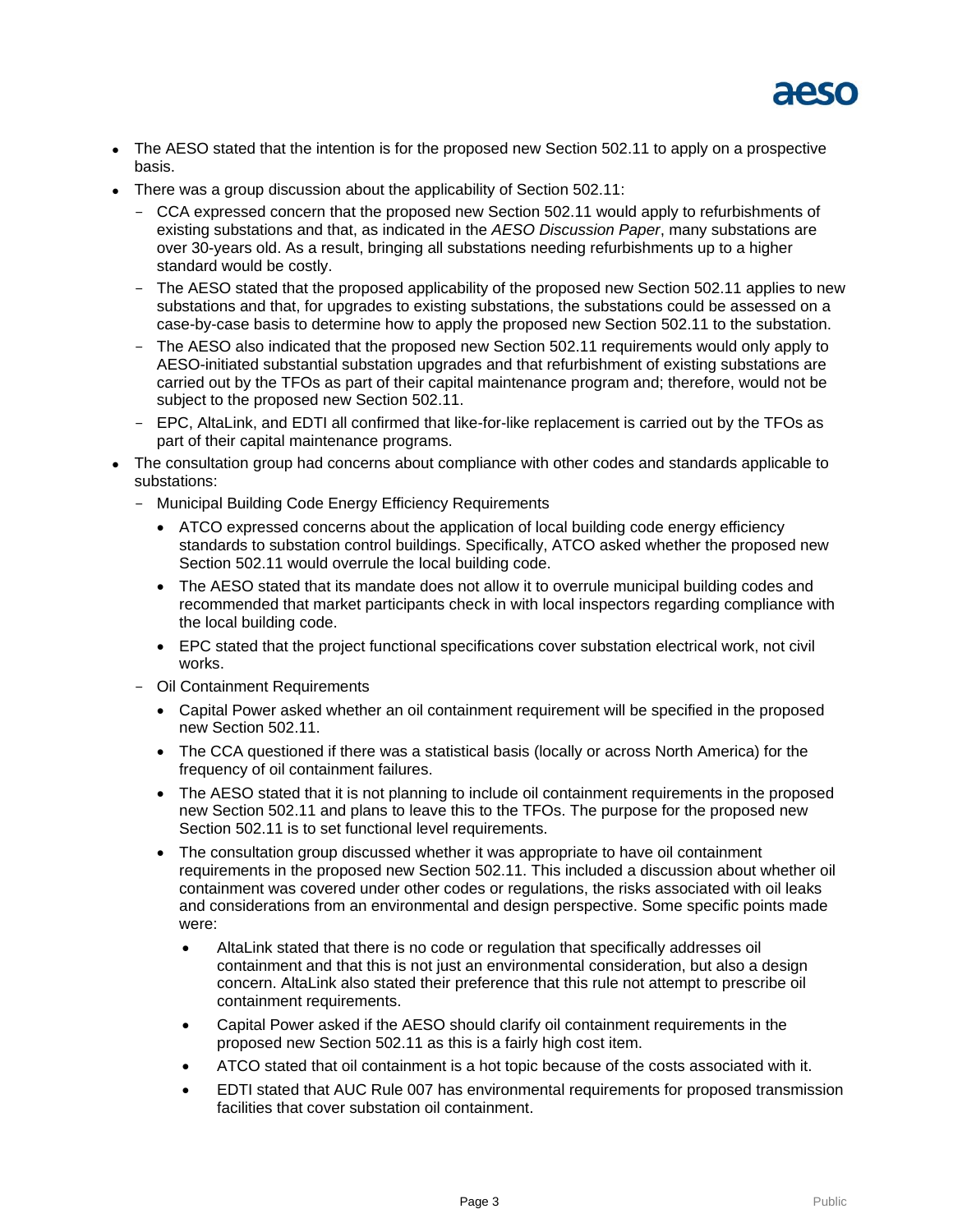

• The AESO agreed to review its position on this issue given its legislative mandate. It will be discussed further at future sessions.

#### *Rationale for the Proposed New Section 502.11*

- The AESO presented the reasons why it is developing a proposed new Section 502.11 to set the minimum technical requirements, which include reducing inconsistencies between project technical specifications and reducing the need for project-specific substation technical requirements.
- The consultation group discussed the pros and cons of standardizing the minimum technical requirements for all substations. There was concern that some of the requirements are already covered under the IEEE ("Institute of Electrical and Electronics Engineers") and IEC ("International Electrotechnical Commission") standards. Specifically:
	- CCA questioned if there was benefit in prescribing standardized technical requirements for substations and asked whether the cost savings of reduced workload to the AESO is worth the significant cost implications that may result. CCA also asked how the minimum technical requirement was established. The CCA noted that it is difficult to identify a bright line in reliability analysis that can help tease out the specific specifications that contribute to enhanced system reliability.
	- Suncor asked if the AESO is going to reference IEEE and IEC standards.
	- AltaLink, EDTI, and EPC spoke in support of setting minimum functional requirements.
	- Capital Power asked for clarification on applicability. The *AESO Discussion Paper* references TFOs not market participants. Capital Power also indicated that some provisions of the proposed new Section 502.11 would have cost impacts for Capital Power and similar market participants, but not for other market participants, like legal owners of aggregated generation facilities.
- The AESO explained that the intention is to set the minimum requirements that are based on functionality, align with past practice, and are applicable to all legal owners of transmission facilities. It stated that substation owners may choose to exceed the requirements with defendable reasons for their own purposes. The AESO also noted that IEEE and IEC standards are non-binding unless they are referenced by an authoritative document, which is what the AESO intends to do. The AESO also stated that the objective is not to reduce the AESO workload; however, this is a consequential benefit.

#### *Scope of the Proposed New Section 502.11*

- The AESO indicated that the proposed new Section 502.11 will set minimum technical requirements to address reliability and functional requirements.
- CCA expressed concern that there is a lack of clarity on how far the reliability requirements would go based on the *AESO Discussion Paper,* and asked the AESO what problem it is trying to solve from a reliability perspective. The CCA also asked what economic test was used to determine the requirements to include in the proposed new Section 502.11.
- The AESO explained that the *AESO Discussion Paper* covers the topics that the AESO intends to include in the proposed new Section 502.11 including those items that, in the AESO's view, are required from a system reliability perspective. The AESO also indicated this it is open to input and that it may determine that the requirements need to change over time.

#### *Out of Scope*

 The AESO stated that it will not include requirements around product type, brand names, and vendors, nor will it or overlap with topics already covered in other authoritative documents, including Alberta reliability standards, other ISO rules, and other legislation and regulations, in order to avoid "double jeopardy".

#### **Coffee Break**

[10 minutes]

## **Review of Feedback Received**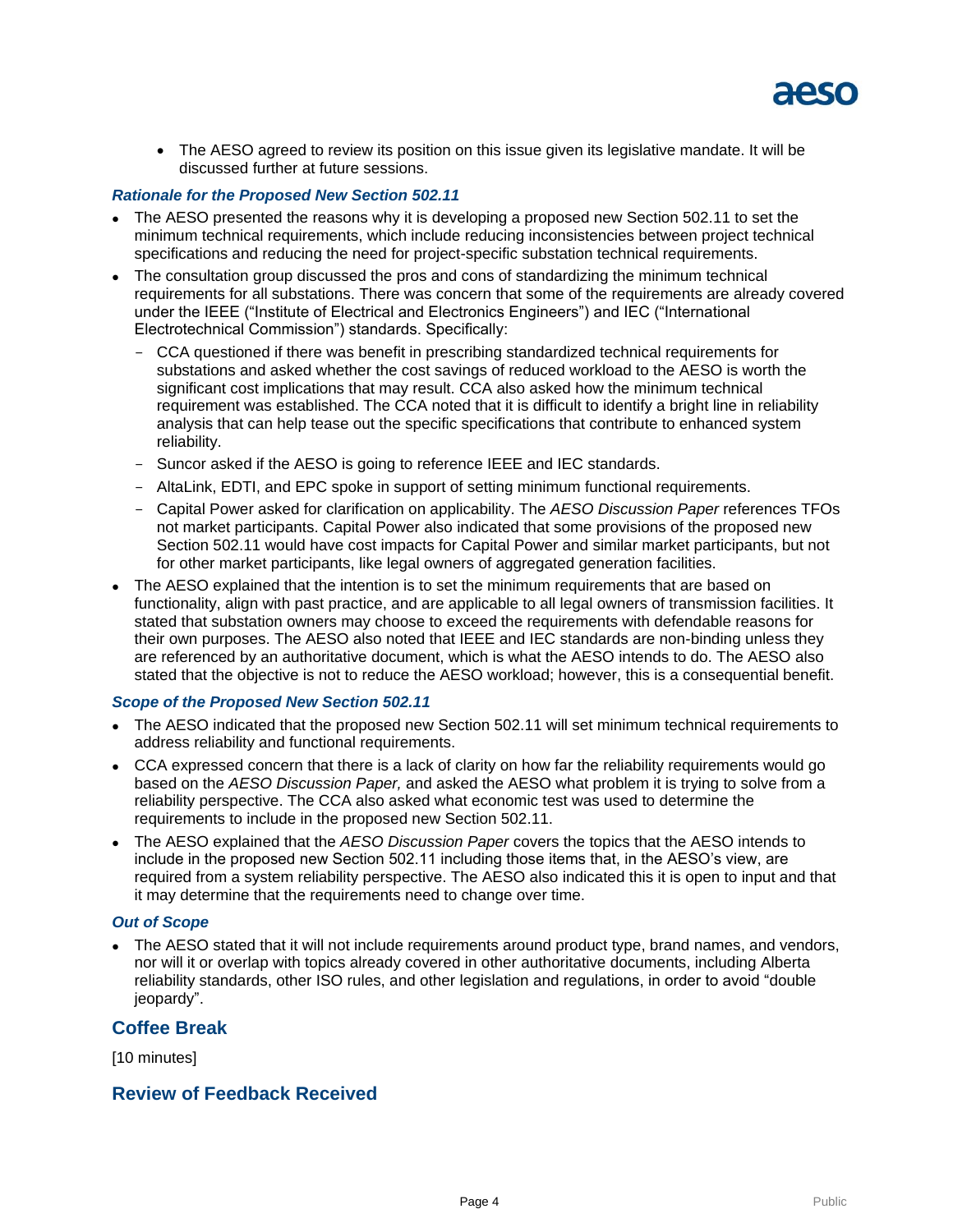#### *Stakeholder Comments Review*

- The AESO provided an overview of the comments that it received in 2018 from AltaLink, EPC, EDTI, and CCA.
- Capital Power and ATCO indicated that they had made comments that were not reflected in the AESO presentation. It was determined that Capital Power and ATCO were referring to comments the AESO solicited on the *AESO Discussion Paper* in 2016. The AESO noted that these comments will be discussed at a future consultation session.
- The following consultation group discussions centred on questions and comments from the CCA. These discussions, by topic, are summarized below.
- Applicability criteria and substation categorization:
	- AltaLink asked if the applicability can be written to align with the NERC reliability standards. It stated that these standards focus on "system reliability" and industrial and other facilities, which have independent radial connections, are often excluded from the scope of these standards. AltaLink proposed that radial substations or substations that are connected to the transmission system through a tapped transmission line be excluded from the proposed new Section 502.11, unless there are plans for the substation to be part of the bulk electric system ("BES") in the future. This would help align the rule with the reliability standards.
	- Capital Power and Suncor suggested that the loss of its radially connected facilities do not materially impact the system.
	- TransAlta provided its opinion, stating that "any substation or generation facility or collector substation of aggregated generation facility (where the transformer secondary voltage is less than 100 kV) should not be subject to the [proposed new Section 502.11]".
	- EPC stated that it takes a different view from AltaLink. Some substations can be "meshed" while operated radially. These radials, if lost, could impact a large number of end-use customers. EPC stated that it would like the proposed new Section 502.11 to consider the impact of the substation loss when defining requirements.
	- CCA asked if having one class of substation that meets the definition of BES and another class of substation that meets the definition of a radial substation would work. CCA explained that setting substation minimum requirements will add unnecessarily to ratepayer cost if applied too broadly. CCA stated that it understood that EPC wants to protect its customers in Calgary, however, the CCA is concerned that an urban standard is completely inappropriate for rural settings and is of the view that it is important to look at reliability from the end use customer's point of view. In the CCA's view, the bulk of end use customer outages in rural areas occur because of issues on the distribution side and not the transmission side, and asked the AESO to consider whether it makes sense to further improve the reliability of the transmission system in these areas. In terms of value for dollar invested, there could be more improvement in reliability to rural customers by investing in distribution systems rather than transmission. The CCA raised the possibility of there being a third class of substation, one between a radial class and a bulk system (Type 1) class.
	- The AESO stated that it is currently planning to apply the proposed new Section 502.11 to all substations with equipment energized at 100 kV or higher and not to align with the applicability of Alberta Reliability Standard PRC-005, *Protection System, Automatic Reclosing, and Sudden Pressure Relaying Maintenance*. However, the AESO agreed to look into this further.
	- The AESO also stated the past working group determined that two different classifications of substations were appropriate. It was also indicated that other jurisdictions do not have more than two substation classifications.
	- The AESO stated that rural substations are usually a simple bus configuration; however, the AESO is open to discussion regarding concerns about rural substation designs.
	- The AESO also stated that the consultation group should keep in mind that substations may become connected to the system in a non-radial way in the future.
	- CCA stated that the classification is very vague and is concerned that market participants will use it to drive up their rate base by lobbying the AESO to classify their substations as Type 1, with cost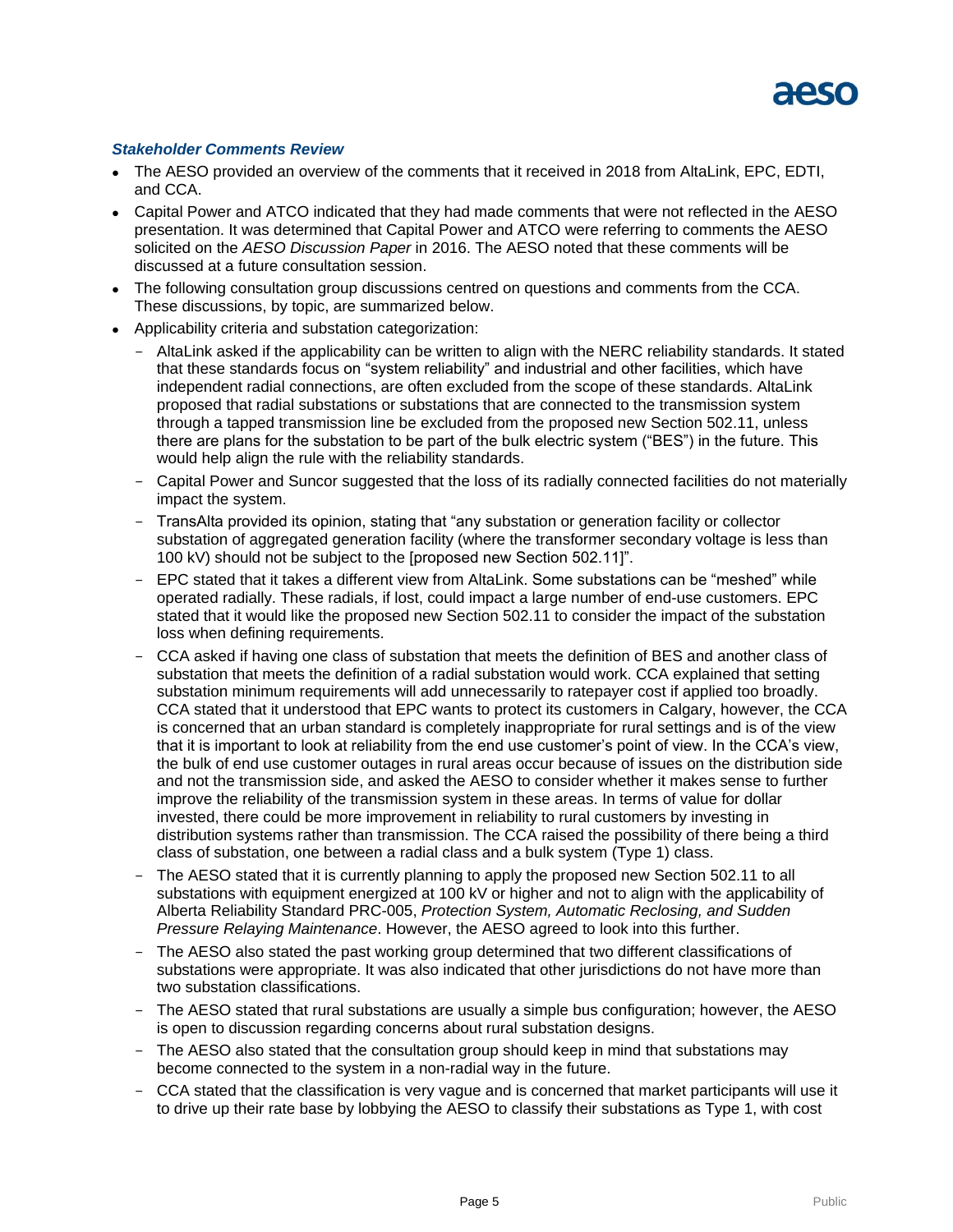

and reliability implications. The CCA further stated that it is concerned about the application of complete flexibility regarding planning requirements and how many Type 1 substations would result. The CCA also stated that it was concerned about the "six key terminations" criteria for Type 1 substations, of which two can be transformers leaving only four transmission lines. The CCA considers this to be an unacceptably low threshold to become a Type 1 substation.

- CCA also wanted to understand the distinction between Type 1 substations and other substations, how many substations currently meet the Type 1 criteria, and how many would have to be brought up to meet the new requirements.
- The AESO clarified that Type 1 transformers are considered system power transformers and have at least one secondary voltage operating at 100 kV or higher.
- LANA Consulting provided its understanding that the intention is to apply the rule prospectively and that substations that may become Type 1 substations in the future can be built to a lower standard, but must make provision for changes in the future.
- The AESO also advised that there are only 23 existing substations that would meet the proposed Type 1 substation criteria if the definition were applied to the existing system. However, the criteria will only apply on a go forward basis. As a result, it estimates that only 1 or 2 substations a year will meet the criteria. *[Follow up: The AESO checked, and determined that there are now 39 existing substations that meet the proposed Type 1 substation criteria, as opposed to 23 that met the criteria when the AESO Discussion Paper was being developed.]*
- The AESO stated that substations that may become Type 1 substations in the future would be required to have provisions to eventually be built out into a breaker-and-a-half, breaker-and-a-third configuration at some point. This would include the procurement of land to allow for substation expansion. The AESO also stated that many substations are already built to the proposed minimum requirement and that all substations energized to 500 kV or 240 kV already have a breaker-and-ahalf configuration.
- The AESO also stated that it is not aware of any existing substations that meet the Type 1 substation criteria but do not meet the proposed Type 1 requirements.
- AltaLink stated that it was aware of 4 or 5 substations that meet the Type 1 classification criteria and do not have breaker-and-a-half or breaker-and-a-third configuration nor do they have provision to expand. Sarcee substation is an example of this.
- AltaLink stated its opinion that outlining a required configuration in ISO rules, such as a breakerand-a-third configuration, is a legacy issue and that the AESO should consider defining a reliability requirement or criteria in the proposed new Section 502.11 rather than a configuration to allow market participants to design the most efficient and cost effective substation.
- ATCO asked if the project functional specification would clarify whether a substation is required to include provisions for the substation to meet Type 1 substation requirements in the future.
- The AESO stated that the project functional specification would make it clear that the substation could be classified as Type 1 in the future. The AESO also explained that the intention is not to drive incremental costs up front, but to require smart design. There would be some costs that are incurred up front, including the acquisition of land and air brakes for avoiding outages when expanding.
- There was agreement among most attendees that some requirements, such as the proposed battery requirements, are not problematic or costly for Type 1 substations.
- Application of the new proposed substation rule to upgrades to existing substations
	- The CCA was looking for assurances that the proposed substation rule would not be so prescriptive that new parts of a substation are subjected to the 'higher' criteria while other parts are not.
	- The AESO stated that it is proposed to provide guidance on the case-by-case scenario, and there likely is some flexibility.
- Cost-Benefit Analysis Related to Outages
	- EPC asked if the AESO looked at cost-benefit analysis for outages at a substation on a dollar-figure basis and asked if there was a benefit to doing so.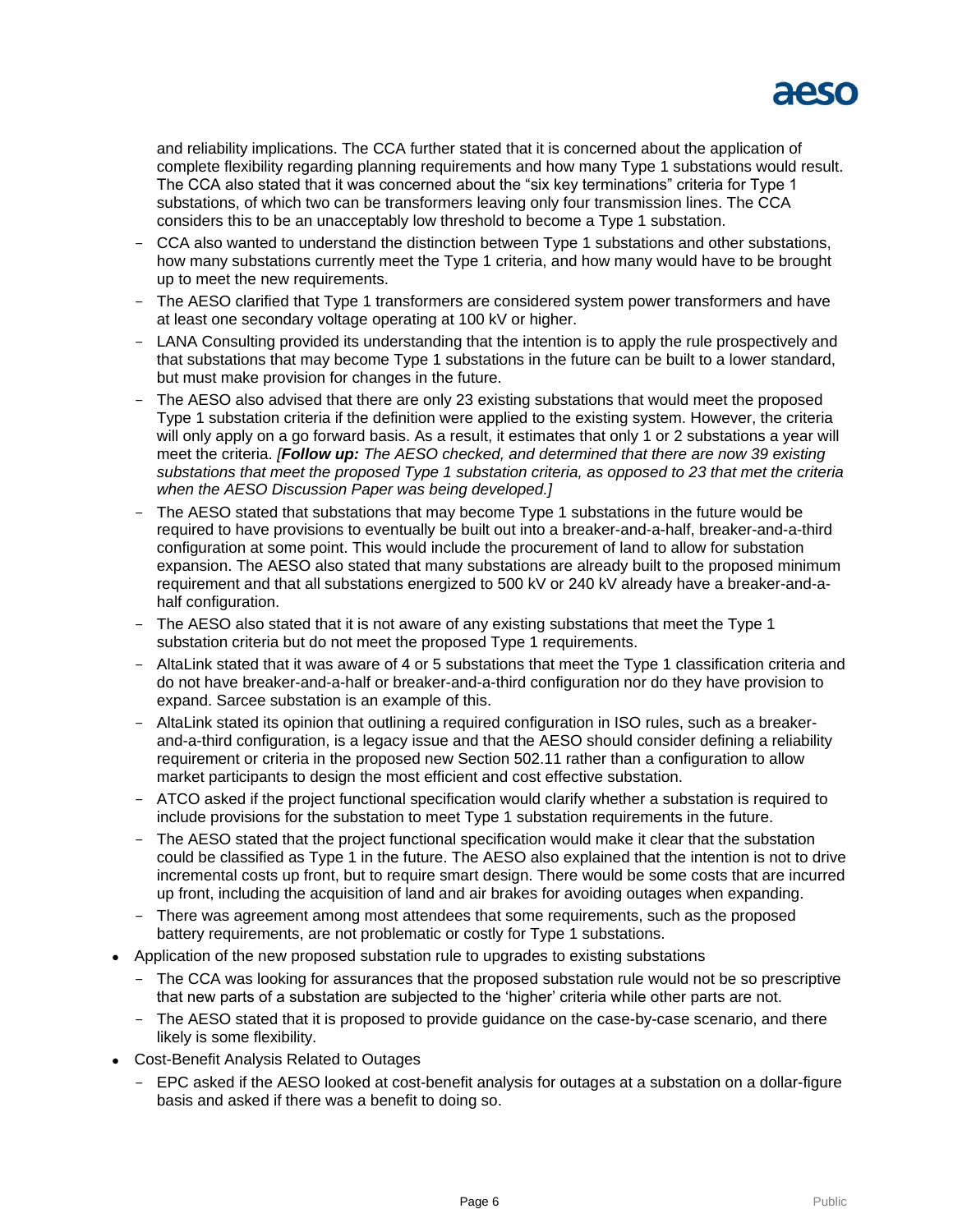

- CCA also expressed an interest in cost-benefit analysis for the requirements throughout the session. The CCA recommended minimum facilities be constructed to handle future requirements, such as substation orientation and land and possible pre-install disconnect switches. The CCA stated that a TFO should not put in ground grids and fences for areas required for future development.
- The AESO stated that it had not quantified the customer cost of outage, but may get into the specifics about what the AESO considers to be a "minimum". Calculations may be very difficult, depending on the circumstances. The AESO indicated that it thinks this would be an appropriate discussion as part of future consultation sessions with accompanying materials for the draft rule discussion.

# **Lunch**

(30 minutes)

- System Average Interruption Duration Index ("SAIDI"), System Average Interruption Frequency Index ("SAIFI") and its application to transmission facility planning
	- CCA asked why the AESO was moving away from SAIDI and SAIFI.
	- The AESO stated that it has not used SAIDI and SAIFI in the past for transmission planning and thought SAIDI and SAIFI were distribution metrics and included frequency and duration of interruptions. AESO asked the consultation group for their opinion.
	- EPC confirmed that it does not apply SAIDI and SAIFI to transmission facilities, including substations.
- Comparison of Alberta reliability and cost to other utilities
	- CCA asked if the AESO had looked into how Alberta ranks when compared to other jurisdictions with respect to reliability. CCA stated that reliability was too high based on SAIDI and SAIFI Canadian averages, and cost of transmission was too high in Alberta. CCA stated that Alberta results are above normal, which results in concerns to the broader customer base. CCA asked why there is a need for higher reliability in Alberta.
	- CCA stated that, policy-wise, some industrials would like a lower level of reliability, and would like a price break, and asked whether there is room for such an arrangement.
	- EDTI stated that the requirements outlined in the *AESO Discussion Paper* align with existing design practices. They are not new standards.
	- The AESO reiterated that the focus is on the minimum technical requirements for new substations.
- Need for the proposed new Section 502.11
	- Capital Power stated that the *AESO Discussion Paper* proposes a lot of detailed technical requirements for the proposed new Section 502.11 and asked what problem the rule was trying to solve.
	- The AESO stated that there is no existing substation rule and that it is of the view that the proposed new Section 502.11 generally follows current TFO practices. The AESO stated that the proposed new Section 502.11 is meant to set minimum requirements for incoming TFOs. The AESO indicated that it has not seen any issues yet, however, is trying to be proactive.
	- EDTI understood that all of the requirements that will be in the proposed new Section 502.11 are currently being specified in the project functional specification.
	- The AESO explained that some of the technical requirements are currently specified in the functional specification, but others are left to the substation owners to specify.
	- ATCO stated that there are very specific requirements for apparatuses and busses described in the *AESO Discussion Paper* and pointed out that specificity is useful for clarity and standardization, however flexibility is lost.
	- The AESO emphasized that minimum requirements are needed and stated that TFOs are free to exceed the minimum requirements.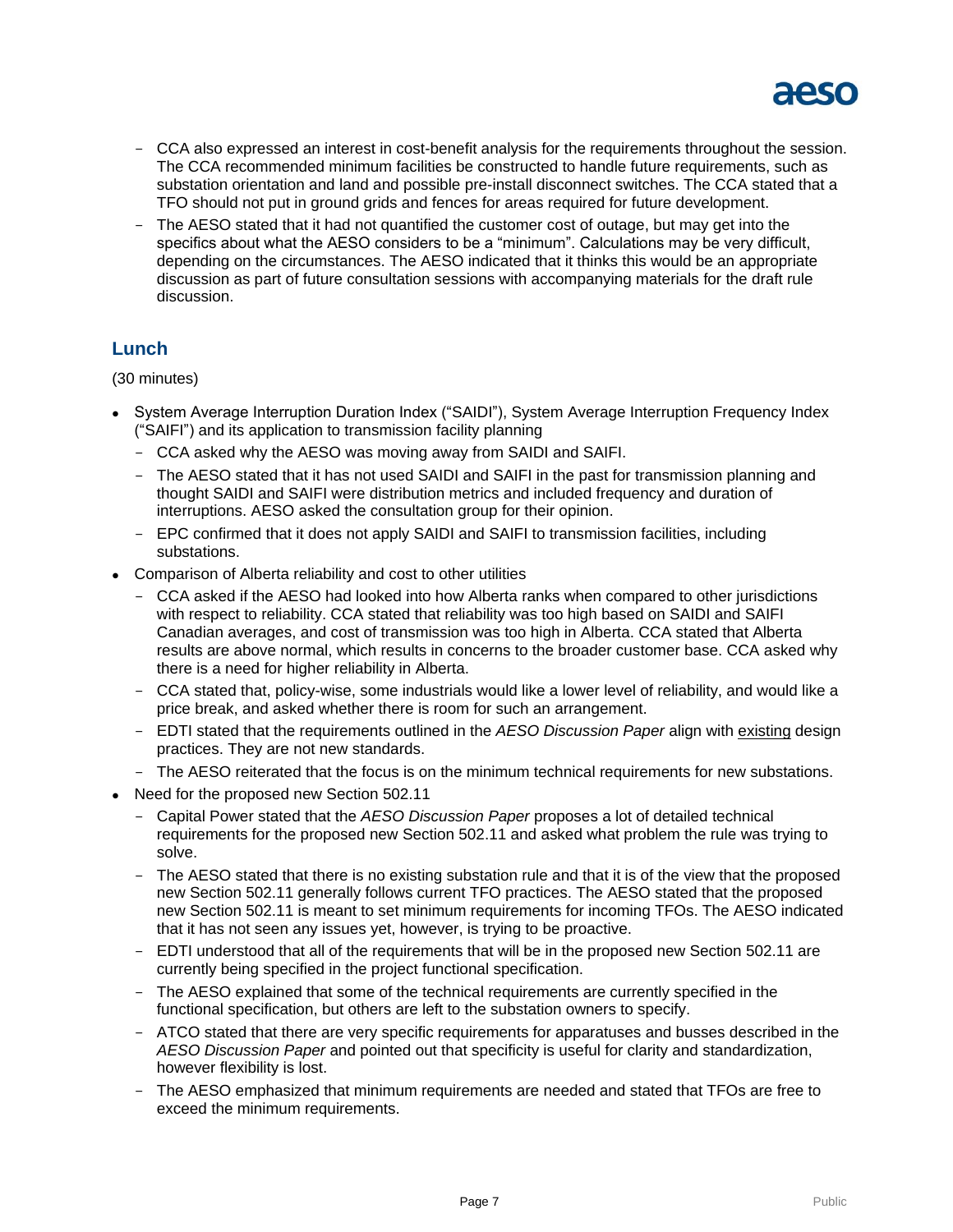

- Application of the proposed new Section 502.11
	- The consultation group discussed how replacements and refurbishments are addressed and the impact of the proposed new Section 502.11 on these projects.
	- EDTI stated that replacement and refurbishment is addressed through the tariff applications under capital maintenance and that facilities are replaced or refurbished based on asset health index (age, asset condition, known manufacturer defects).
	- CCA was concerned that an upgrade to an existing substation could result in the entire substation being "brought up" to the technical requirements of the proposed new Section 502.11.
	- The AESO indicated that it does not initiate refurbishment of existing substations. It also confirmed that the proposed new Section 502.11 would not apply to capital maintenance projects. The AESO explained that it typically is not involved in capital maintenance projects, however, has received market participant requests in the past for letters of support for major maintenance projects to ensure coordination and alignment.
	- AltaLink stated that in situations where the TFO plans are not aligned with the AESO's planning criteria, a system enhancement may be triggered.
- Substation Operating Condition Requirements Temperature
	- The consultation group discussed the temperature map further and the impact of the temperature ratings on cost of equipment.
	- The AESO indicated that temperature excursions beyond the minimum temperature requirement is possible, but rare and within the risk threshold.
	- CCA asked why -40°C could not be the standard, and ratings beyond that treated as the exception for the market participant to justify.
	- The AESO stated that the requirement used to be -50°C throughout the province. TFOs requested the use of -40°C for southern Alberta to allow them to access more vendors and the AESO granted this request.
	- Capital Power is of the view that the difference is between -30°C and -50°C. Capital Power stated that it doesn't see a benefit in the design specification taking into account -40°C since it will not impact the facilities chosen. Capital Power explained that the vendor will go with facilities rated to - 50°C anyways. Unless the rating requirement drops to -30°C, there will be no material change to the substation design.
	- AltaLink and EDTI are of the opinion that Capital Power is correct for transformers, but not for circuit breakers. Both AltaLink and EDTI agreed that for circuit breakers, -40°C versus -50°C matters.
	- The AESO asked attendees to come back to the next meeting with manufacturers' data on equipment temperature ratings.
	- ATCO stated that it does not want to keep spare equipment across both -40 $\degree$ C /-50 $\degree$ C, and may continue to keep spare equipment at -50°C throughout its territory. ATCO recommends the AESO consult with manufacturers.
- Substation Operating Condition Requirements Other Service Conditions
	- The consultation group discussed the other operating conditions that could be covered by the new substation rule, including: fault levels, soil conditions, altitude, contamination levels, wind levels, and ice load.
	- The CCA stated that it was looking for cost-benefit studies to support these requirements.
	- AltaLink stated that currently fault levels are provided in each project functional specification. AltaLink was not sure what AESO's soil conditions requirements were.
	- The AESO confirmed that the proposed new 502.11 does not go down to such detailed level as soil conditions.
	- CCA stated that there are many examples where TFOs acquire sub-standard land and then had to spend extra money to deal with the sub-standard soil conditions. CCA emphasized that this is a serious issue, and explained that in one example about \$10 Million was spent on site preparation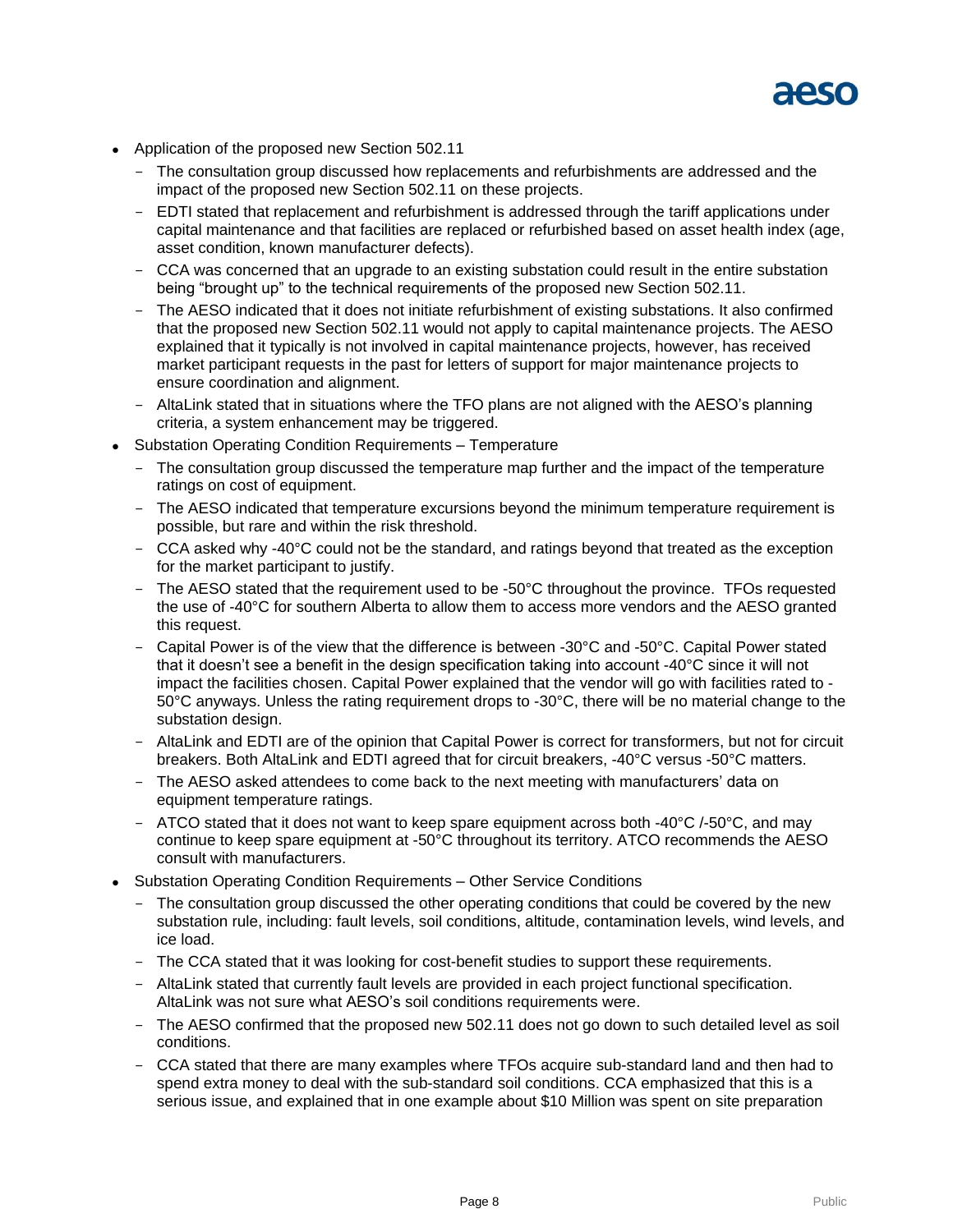

including the cost of gravel. They asked if it would be possible for the AESO to include something about the siting of substations on suitable soil in the proposed new Section 502.11.

- Other attendees questioned if soil requirements should be in the proposed new Section 502.11.
- The AESO stated that at this point, it does not see a means to address TFO site selection to minimize civil works.
- It was also discussed that contamination should be taken into consideration when designing a substation.
- Salvage
	- The AESO does not intend to address salvage in the proposed new Section 502.11.
	- The consultation group discussed how salvage is a TFO issue that is covered under their GTAs.
	- CCA stated that the *AESO Discussion Paper* points to the aging of substation infrastructure, implying a need to replace facilities over time.
- Telecom requirements
	- CCA asked if the substations still have different telecom requirements and asked if the proposed new Section 502.11 changes those requirements.
	- The AESO confirmed substations still have different telecom requirements, and gave the example of protection-level requirements for substations that are energized to 240 kV and above. The AESO stated that telecom facilities are used for SCADA, voice into the station, fibre optics, etc. The AESO stated that the proposed new Section 502.11 will be more inclusive in terms of requirements for 500 kV and 240 kV.
	- The AESO stated that a future telecom rule will be developed separately to properly address telecom requirements.
	- The CCA asked if there are drivers beyond reliability for the development of the proposed new Section 502.11 telecom requirements.
	- AESO stated that drivers also include system stability and remedial action scheme ("RAS") operation.
- Facility Ratings
	- CCA inquired as to what facility ratings will be specified in the proposed new Section 502.11.
	- The AESO stated that project functional specifications currently specify the minimum emergency ratings for certain transformers. The AESO stated that emergency equipment ratings for certain transmission facilities are consistent with the requirements listed in Alberta Reliability Standard FAC-008, *Facility Ratings*. For each operating season, power transformer emergency ratings must be specified for a 30-minute duration and the next 3.5-hour duration and transmission line emergency ratings must be specified for a 10-minute duration.
	- CCA asked if, instead of rigidly applying a set of criteria, it is possible to use something that is more flexible, like a RAS, to reduce costs.
	- The AESO stated that RAS can be an alternative and is part of the project engineering studies for anticipated reliability needs. The proposed new Section 502.11 is for future facilities, not for existing facilities.
- Bowmanton Substation
	- CCA stated that Bowmanton substation is large and asked if it is due to changing substation requirements.
	- AltaLink indicated that it may be because it has special characteristics. For example, the Bowmanton substation has both 138 kV and 240 kV facilities.
	- Capital Power acknowledged the unusual characteristics of that substation.
	- EPC stated that the size depends on the final design.
	- EDTI explained that these substation specifications are presented to the AUC in their GTA and their facility applications.